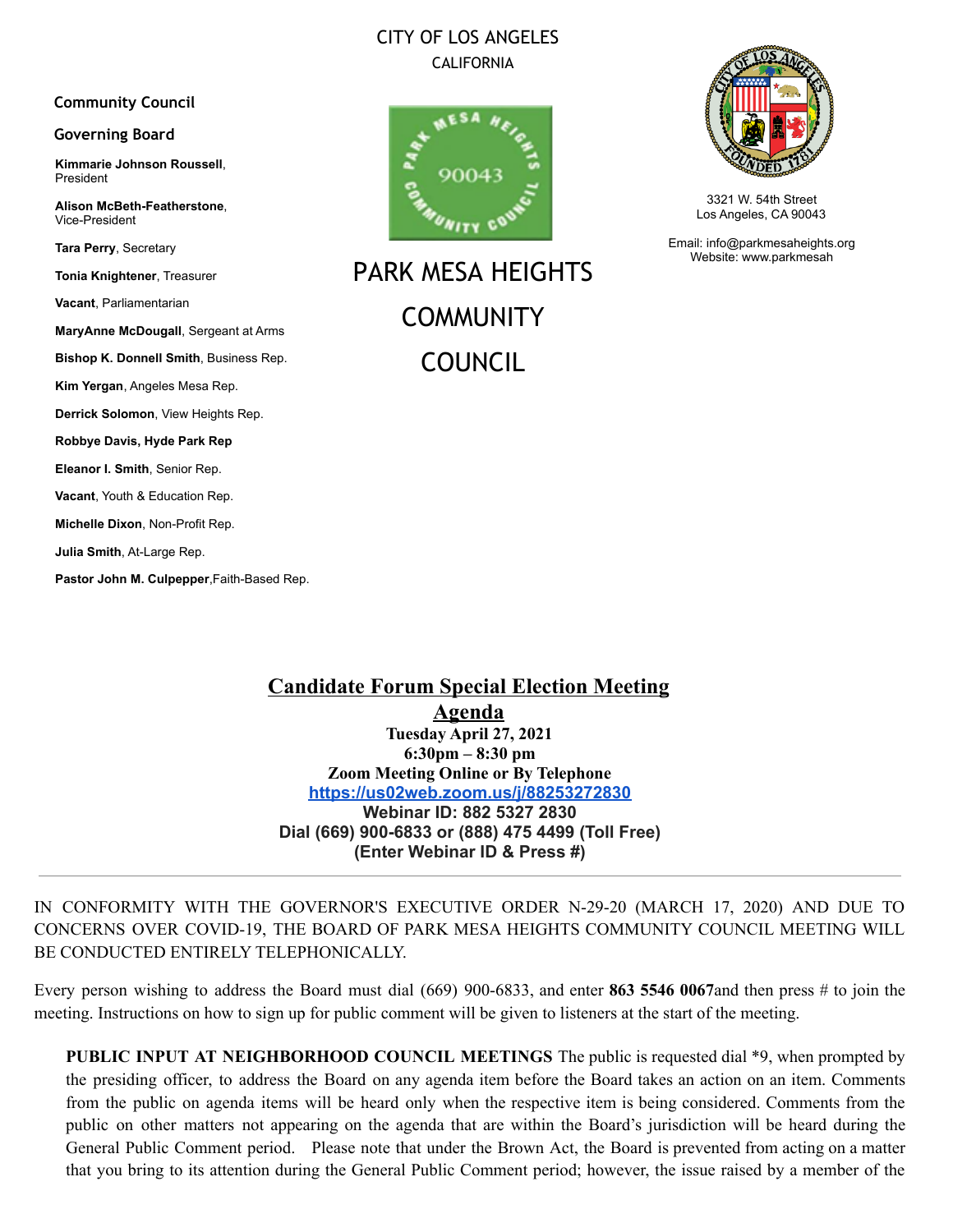public may become the subject of a future Board meeting. Public comment is limited to 1 minutes per speaker, unless adjusted by the presiding officer of the Board.

## **I. Welcome and Neighborhood Council Reports, Discussion, Action (s), Vote(s):**

- a. Call to Order | Pledge of Allegiance| Moment of Silence
- b. Roll Call

# II. **Presentation(s):**

- 1. Certified Candidate Introductions 3 Minutes per candidate to speak
	- Stakeholder questions after all candidates have spoken (1 minute for each answer, 1 question per stakeholder per candidate)
- 2. LA City Elections Office Voter instructions and Q&A

# **III. ADJOURNMENT**

### **COMMITTEES**

(Committee meeting dates and times subject to change)

*A.)* **FINANCE COMMITTEE:** Ms. Tonia Knightner, Chairperson: Committee will review Council's expenditures and modifications on budget line items and balances *(MEETING DATES VARY*) @ *6:00 PM –PMHCC VIRTUAL OFFICE*

*B.)* **OUTREACH COMMITTEE: Vladimir Hernandez, Chairperson**: Committee will lead discussion regarding proposed Strategies and Activities to increase and maintain Outreach efforts *(MEETING DATES VARY) @ 6:00PM – PMHCC VIRTUAL OFFICE*

*C.)* **BYLAWS COMMITTEE: Dale Stieber, Chairperson**: Committee is responsible for Amending, Reviewing and making recommendations for the PMHCC Bylaws to the Board *(MEETING DATES VARY) @ 6:00 PM – PMHCC VIRTUAL OFFICE*

*D.)* **PLANNING, LAND USE and BEAUTIFICATION COMMITTEE:** Ms. Shawn Davis, Chairperson, **Chairperson of Beautification, Vacant**: Discussions, Review of Land Use Developments and how they meet the needs of the Park Mesa Heights Community

*(VIRTUAL MEETING DATES)* 1 ST & 3 rd Monday of each month, 7:00pm - 9:00PM *– PMHCC VIRTUAL OFFICE*

**E.) EDUCATION COMMITTEE: Fern Ray, Chairperson**: Committee focuses on Educational opportunities for Adults and Youth in Park Mesa Heights *(MEETING DATES VARY)* @ 6:00PM - *PMHCC VIRTUAL OFFICE*

*D.) LEGISLATIVE COMMITTEE (Ad Hoc Comm.), Julia Smith, Chairperson: Committee focuses on legislative proposals and actions happening in our state & district to keep PMHCC Board and stakeholders informed on legislative processes happening in PMHCC and District 8.*